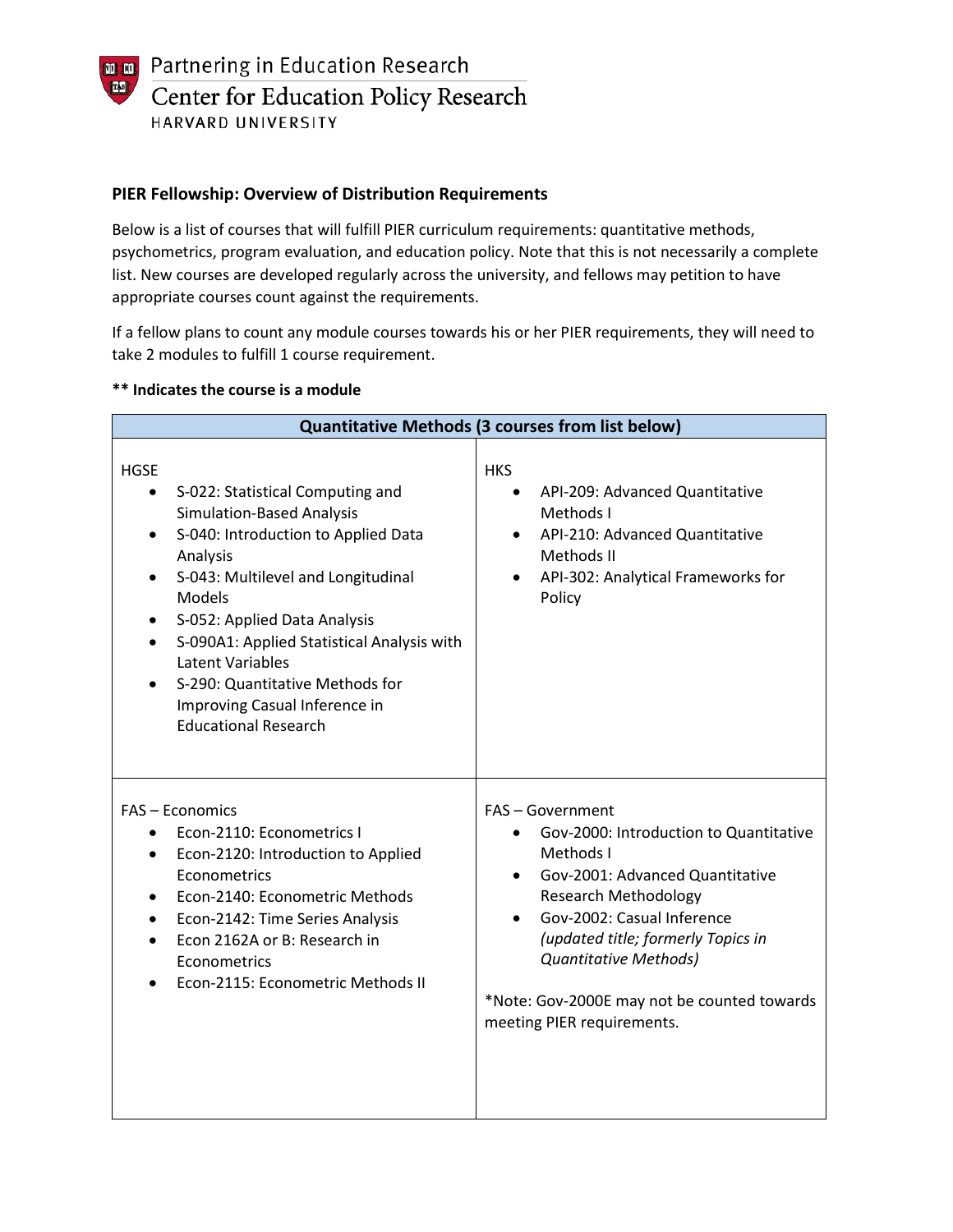| <b>Quantitative Methods (3 courses from list below)</b>                                                                                                                                                                                                                                                                                                                                                                                                                                                                                                                      |                                                                                                                                                                                                                                                                                                                                                                                    |
|------------------------------------------------------------------------------------------------------------------------------------------------------------------------------------------------------------------------------------------------------------------------------------------------------------------------------------------------------------------------------------------------------------------------------------------------------------------------------------------------------------------------------------------------------------------------------|------------------------------------------------------------------------------------------------------------------------------------------------------------------------------------------------------------------------------------------------------------------------------------------------------------------------------------------------------------------------------------|
| FAS - Stats/ Computer Science<br>Stat-186: Statistical Methods for<br><b>Evaluating Causal Effects</b><br>Stat-210: Probability I<br>Stat-211: Statistical Inference I<br>Stat-212: Probability II<br>Stat-213: Statistical Inference II<br>CompSci-109A/ Stat-121A: Data Science<br>1: Introduction to Data Science<br>CompSci-109B/ Stat-121B: Data Science 2<br>(DS2)<br>FAS - Psychology<br>Psy-1950: Intermediate Statistical<br>$\bullet$<br>Analysis in Psychology<br>Psy-1952 Multivariate Analysis in<br>$\bullet$<br>Psychology<br>Psy-2030 Bayesian Data Analysis | FAS - Sociology<br>Sociol-2202: Intermediate Quantitative<br><b>Research Methods</b><br>Sociol-2203: Advanced Quantitative<br><b>Research Methods</b><br>Sociol-2211: Analysis of Longitudinal<br>٠<br>Data: Seminar<br>(Formerly known as 203B)<br>Sociol-3303: Advanced Topics in<br>٠<br><b>Quantitative Research</b><br>Sociol-3318: Quantitative Methods in<br>٠<br>Sociology |
| <b>Psychometrics: 1 Course</b>                                                                                                                                                                                                                                                                                                                                                                                                                                                                                                                                               |                                                                                                                                                                                                                                                                                                                                                                                    |
| S-061 Statistical and Psychometric Methods for Educational Measurement                                                                                                                                                                                                                                                                                                                                                                                                                                                                                                       |                                                                                                                                                                                                                                                                                                                                                                                    |
| Program Evaluation: Approved 1 Course Or 3 Course Methodological Sequence                                                                                                                                                                                                                                                                                                                                                                                                                                                                                                    |                                                                                                                                                                                                                                                                                                                                                                                    |
| HKS API-211/HGSE A-164: Program Evaluation (recommended)<br>$\bullet$<br>HKS API-208: Program Evaluation: Estimating Program Effectiveness with Empirical Analysis^<br>HGSE S-290 Quantitative Methods for Improving Causal Inference in Educational Research^<br>^Courses equivalent to A-164 that meet the PIER program evaluation requirement.<br>Fellows will not be able to count these courses again to fulfill the quantitative methods requirements.<br>Methodological Sequences which fulfill the program evaluation requirement of A-164:                          |                                                                                                                                                                                                                                                                                                                                                                                    |
| Economics<br>$\Omega$<br>1. Econ-2110: Econometrics I<br>2. Econ-2120: Introduction to Applied Econometrics<br>3. Econ-2140: Econometric Methods<br>Government<br>O<br>1. Gov-2000: Introduction to Quantitative Methods I<br>2. Gov-2001: Advanced Quantitative Research Methodology<br>3. Gov-2002: Causal Inference                                                                                                                                                                                                                                                       |                                                                                                                                                                                                                                                                                                                                                                                    |
|                                                                                                                                                                                                                                                                                                                                                                                                                                                                                                                                                                              |                                                                                                                                                                                                                                                                                                                                                                                    |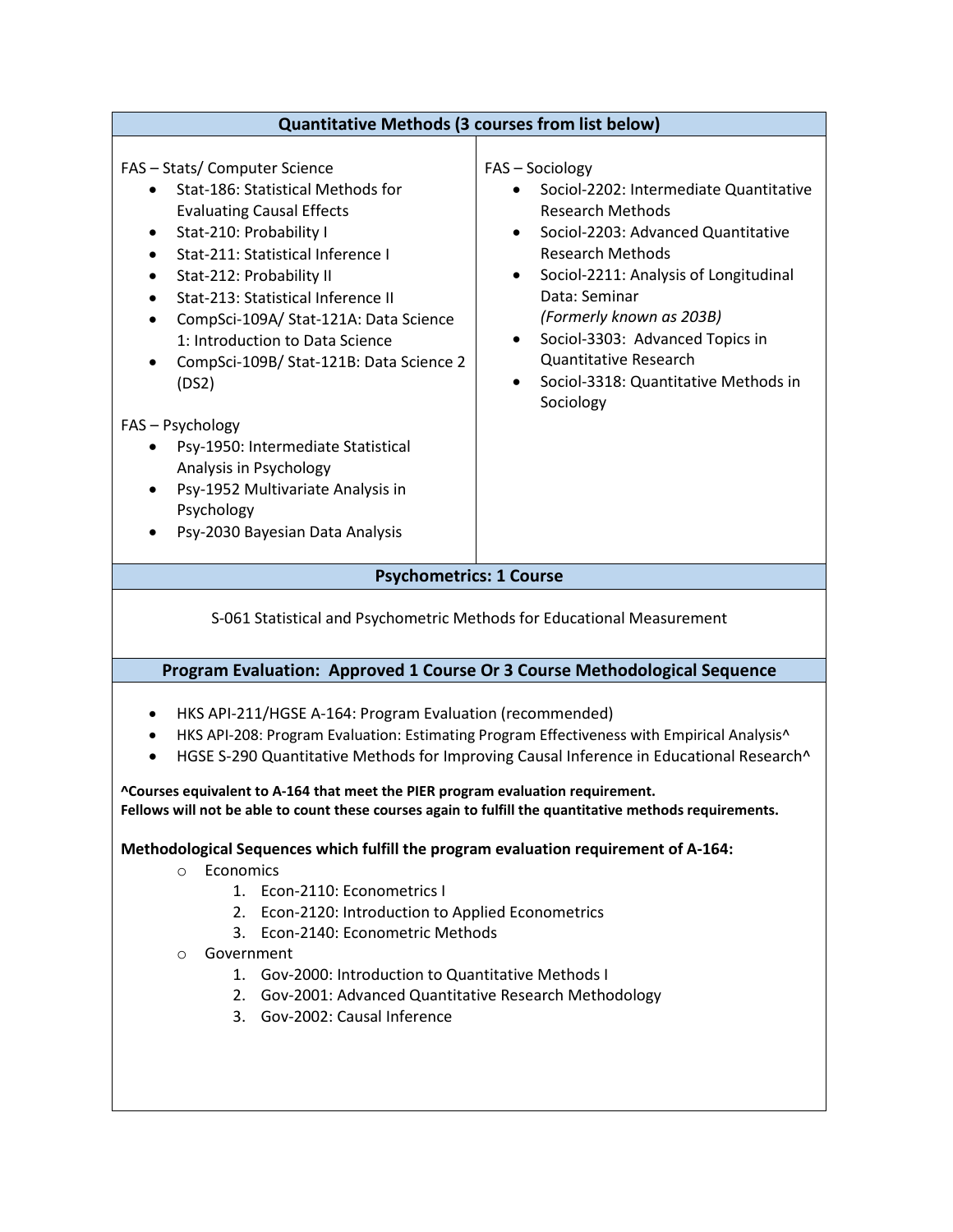### **Continued Methodological Sequences which fulfill the program evaluation requirement of A-164:**

#### o Statistics

- 1. [Stat-186: Statistical Methods for Evaluating Causal Effects](https://locator.tlt.harvard.edu/course/colgsas-110022)
- 2. [Stat-210: Probability](https://locator.tlt.harvard.edu/course/colgsas-111696)
- 3. [Stat-211: Statistical Inference](https://locator.tlt.harvard.edu/course/colgsas-111130)

## o Sociology

- 1. Sociol-2202: [Intermediate Quantitative Research Methods](https://locator.tlt.harvard.edu/course/colgsas-119985)
- 2. [Sociol-2203: Advanced Quantitative Research Methods](https://courses.harvard.edu/detail?q=id:d_colgsas_2018_1_112874_001&returnUrl=search%3Ffq_dept_area_category%3Ddept_area_category%253A%2522Sociology%2522%26fq_day%3Dday%253A%2522Thursday%2522%26fq_offered_fl%3Doffered_fl%253A%2522Offered%2522%26fq_school_nm%3Dschool_nm%253A%2522Faculty%2520of%2520Arts%2520and%2520Sciences%2522%26q%3D%26sort%3Dcourse_title%2520asc%26start%3D25%26rows%3D25)
- 3. [Sociol-2205: Sociological Research Design](https://locator.tlt.harvard.edu/course/colgsas-125089/2018/spring/20798)

# **Education Policy/ Improving Education Systems (2 Courses from list below)**

1 of these two courses must focus on the following subtopics: teacher and teaching effectiveness, access to higher education, and early childhood education

### **Teacher and Teaching Effectiveness:**

HGSE A-035: The Teacher Workforce: Management and Policy HGSE A-108/HKS SUP-470: Strategies for Narrowing Racial Achievement Gaps HGSE A-123: Teacher and Teacher Quality

HGSE A-310G: Data Wise: Using Data to Improve Teaching and Learning\*\*

HGSE A-312: Systemic Reform in Urban School Districts and Schools

### **Access to Higher Education:**

HGSE A318: New Pathways for College and Career Readiness: Increasing Opportunity and Equity Through Education

HGSE A-412: The History of American Higher Education

HGSE A-710D: Principles and Policy Issues of College Admissions \*\*

HGSE A-710J: Using Data to Support Decisionmaking and Improvement in Higher Education \*\*

HGSE A-710P: The Economics of Higher Education Access, Outcomes, and Competition \*\*

HGSE A-719: Diversity and Equity in American Higher Education

HGSE S-123/ HKS SUP-442: Tackling the Toughest Challenges for Modern American Higher Education

HGSE A710H: Community Colleges and the Advancement of Educational and Economic Opportunity HGSE A712: State and Federal Policymaking in Postsecondary Education

Econ 2810B: Labor Economics and Labor Market Institutions

# **Early Childhood Education:**

HGSE AH-125: Driving Science-Based Innovation in Early Childhood and Practice Policy H-307/SUP211: Institutional and Community-Based Strategies to Support Children and Strengthen Families

# **General Education Policy:**

Econ-1816: Race in America Econ-1820: Education Reform in America Econ-2330: History and Human Capital Econ-2811: Social Economics (Inequality, Education, and Social Interactions) Econ-980B Education in the Economy HGSE A-024/HKS SUP-449: Politics Education Policy in U.S. HGSE A-029: Introduction to Education Finance and Budgeting